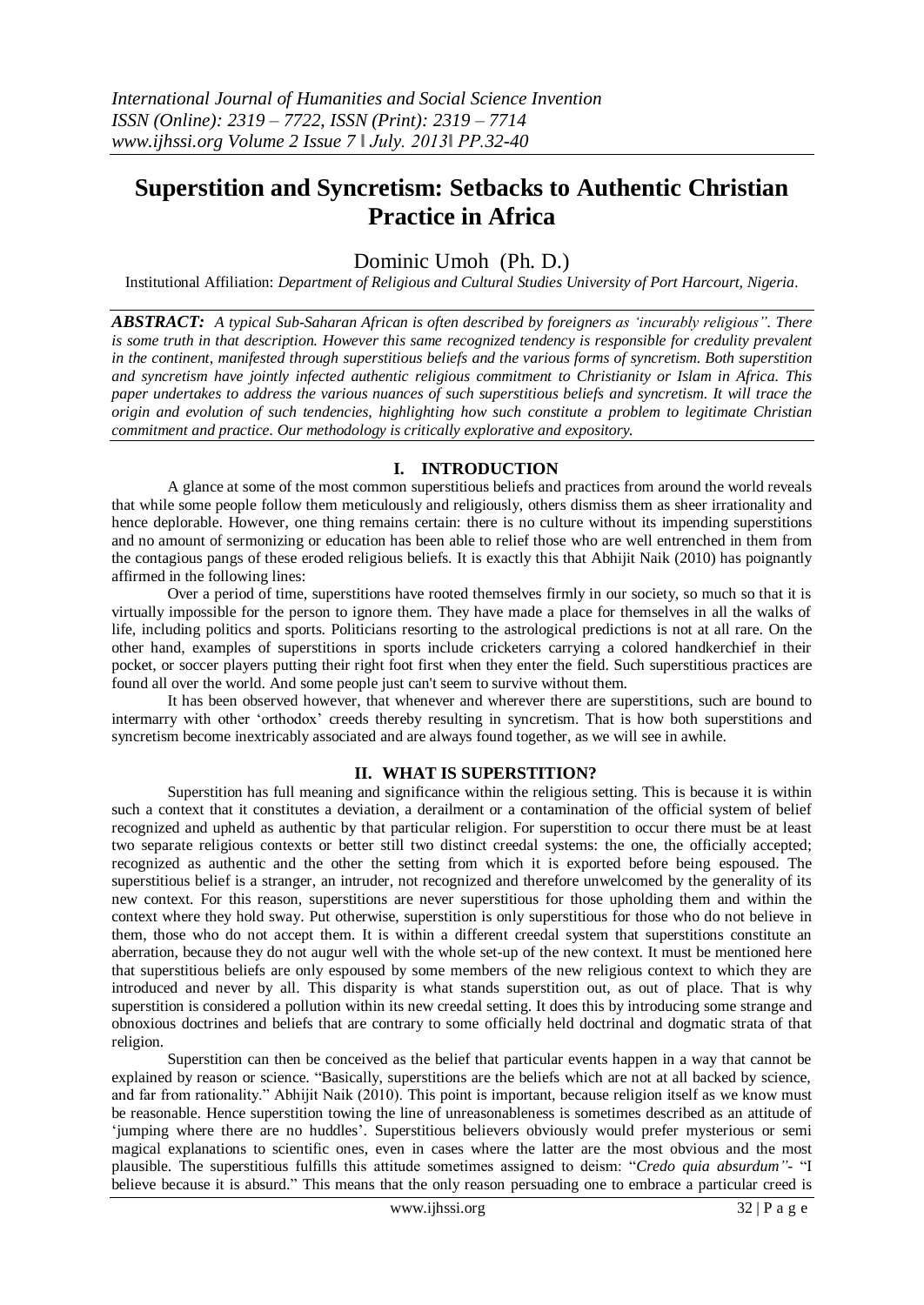because the said creed is far from being clear and meaningful. It is absurd; meaning that it is opaque to reason. In a sense, the superstitious gives in not because of conviction, but because he has no choice since the issue is beyond the explanatory aptitude of reason. As Umoh observes, this involves trusting the truth of something simply because it cannot be rationally or empirically supported.

This type of evaluation (superstitious) augurs badly with religious faith. For as the saying goes, "only a believer can see a black thread in the dark." For people who buy such opinion, faith is darkness while knowledge is light. Implied in this statement is that there is not an iota of rationality when it comes to issues of religious belief. Faith, therefore according to this frame of mind, would imply a coronation of the illogical – the absurd; the defeat of the intellect, leading to the embrace of the absurd as the only alternative: Credo quia absurdum est. (2008: 107)

Throwing more light on the above adage, "*credo quia absurdum est,*" would expose the precarious situation of the superstitious. For him, reason has to be relegated to the background in its act of intellection because it is powerless before the immense mystery surrounding the divine-human relationship in the world and so can no longer pursue its quest. As a result, reason must shy away; it must surrender to faith, the principle of intellectual failure, for reason would not want to meddle with the "absurd" – the intellectually unclear. Whenever and wherever a particular "faith" fits the above description, the religious theory called fideism or credulity is inevitable. This is because following R. Smart "fideism is a view that our knowledge of religious reality is not, cannot be and ought not to be based upon rational or natural evidence, but solely on faith." (170). According to Karl Rahner et al superstition is an irrational cult of God appearing in a pattern unworthy of God, expressing confidence in formulae and rites which attempt to force God"s assistance in order to predict the future. As such, it is a semi-religious veneration of real or imaginary powers in the place of God. (458). Most often, superstitions constitute a form of degeneration of religion. It involves practices of dubious value and dubious authenticity, by means of which practitioners may make their living. It may involve the manufacture and sales of various items claimed to possess infused spiritual powers. But in reality it is a misplaced or confused value. That is why, as Naik (2010) states below, it is only accepted by the credulous or the gullible.

Basically, these beliefs and practices are illogical assumptions based on one particular incident, and followed by the gullible. For instance a cricketer who casually carried a red handkerchief in his pocket and played a magnificent innings that day is bound to believe that the good luck was brought upon him by this very handkerchief, and therefore carry it in his pocket every time he goes out to bat*.*

Ancient Romans identified superstition with all forms of exaggerated or extravagant religion. Christian theology recognizes in it, the fact of attaching a religious significance to what should not or in fact does not merit such a regard. It then warns that Christians should beware because superstition leads to a veritable degeneration of piety which may appear externally the most correct Bouyer (610). A superstitious person considers the world as shrouded in unexplainable or impenetrable mysteries. For instance in African worldview, it is believed that ghosts and spirits share the universe with humans and therefore keep tormenting them at will with unexplainable though irksome experiences. Most events, even those with possible ordinary rational explanations with no mysterious nuances, are attributed to spiritual demonic forces or ghosts. If someone slums and dies of heart attack he would be said to have been knocked off by a ghost, even if medical findings from autopsy proves the contrary. If the roof of this building caves in, an enemy would take the blame instead of the architect. That was exactly the issue I raised in my paper: "Death is not Natural: the African Story," critically exploring and deploring the wrong attitude of Africans towards death. According to the African viewpoint, people do not die; they are killed. Umoh (2012:1-13)

Superstition is an archaic manner of viewing the universe and of interpreting its occurrences. It is prescientific, unscientific and anti-scientific in character. This is because the world of strict and universal laws discovered by science since its inception in the seventeenth century has no place for the capricious interference of the supernatural in natural events. The world portrayed by science is no longer the haunting-pitch of alien spirits, but a system of components operating in accordance with ineluctable laws of mechanics. It is no longer a vision of the planet governed and controlled by ghosts and spirits; instead it is a universe governed by scientific laws accessible to and controllable by the scientific community. And that is the world we religious men and women find ourselves today. Hence a superstitious believer today is eager, anxious and fearful of occult forces believed to be constantly menacing the universe. That is why superstitious believers are immersed in a religion of fear and inauthentic faith.

#### **III. SUPERSTITIOUS BELIEFS IN PRACTICE**

Abhijit Naik (2010) has made reference to a certain superstitious practice that I believe exists in all cultures. Every time you sneeze, someone around you utters 'God bless' or "*gesundheit*" in German, meaning 'good health' or as among the Annangs south-south of Nigeria: "Nwaña Nsa oh!" meaning 'may God forbid' death. This common incident, irrespective of which region one finds oneself started in the 16th century in Europe, wherein it was believed the person throws the evil spirits within his body out whenever he sneezes.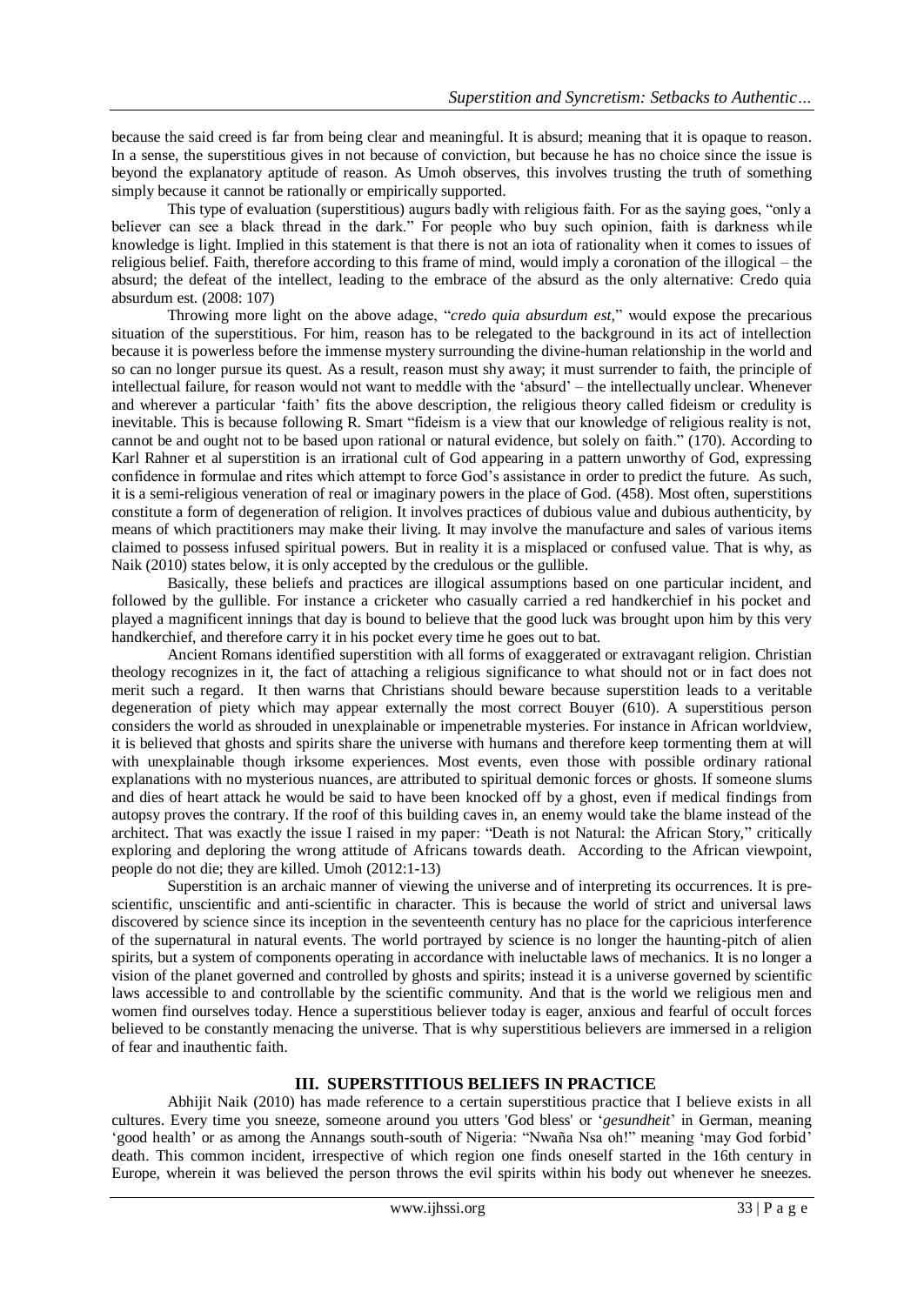"Most of these superstitious beliefs are backed by some illogical knowledge, and spread by gullible people," says Naik.

The Al Jazeera television network had an emission showing a documentary of extremely brutal acts, believed to be an outcome of superstitious belief in Tanzania. A certain Dr. Leonard Kubi was shown occupied with the rescue of seriously mutilated albinos, whose body parts, mostly arms, were chopped off and sold to witch doctors for superstitious rituals. According to a popular and longstanding superstitious belief in the region, body parts of young albinos are used by witch doctors for rituals meant to bring prosperity and good fortune. That led to a frantic hunt for albinos for parts; in fact but for the quick intervention of the government, albinos were fast becoming endangered species. An arrested witch doctor equally confessed that about half the population of prophets and pastors in the area consulted him to obtain powers for their various church ministries. From this, one can see how superstitious beliefs flow very naturally into syncretism. Al Jazeera, 1st September, 2012.

There are stories of people scavenging for used menstrual sanitary pads in Nigeria for ritual purposes. This is another event resulting from superstitious belief in the efficaciousness of menses in traditional rituals. The fact reported here below by Henry Umahi in one of the Nigerian dailies says it all.

Are you a woman, who disposes her menstrual pads in the garbage bin? You could be a victim of ritualists scavenging for such things. Investigations have revealed that ritualists are on the prowl looking for women"s sanitary pads. A female student in girls" special science school in the South East told our reporter that scavengers of sanitary pads were caught in the hostel dumpsite while gathering sanitary pads. According to her, two ladies were caught with a bag of used menstrual pads at the hostel dumpsite. (5)

Among the Annangs of southern Nigeria, traditional herbalists and doctors well talented in their trade must demand items for sacrifice in addition to medical bills. Such could be live animals - goat, tortoise, or fowl. For them this would constitute a seal of authentication of their talents. Their practice is therefore more of physical healing achieved through spiritual means than Western medicine. That is why all traditional doctors in the region were equally priests. This is also an indication that traditional medicine is not scientific but cultic. Such a tendency is a return to the total mix-up prevalent in the past when every type of knowledge was either religion or nothing. But as we know, Greek philosophy had already dealt a fatal blow to that tendency of dumping all forms of knowledge together, by assigning different departments to different bodies of wisdom.

In the same region of Annangland, one wishing to be enlisted as a member of a hunting expedition group has to be ceremonially and ritually initiated. Though apparently not a religious group, hunters must offer sacrifices in order to get protected against the spirits of their slaughtered booties. They have their norms and regulations which are cultic in nature and therefore known only to initiated members. One of such norms is that no hunter should be called by name during any their game as such would reveal the true identity of the individual. Such would expose the lives of colleagues to danger as the spirits of slaughtered animals can haunt those whose true identities are known. This is an offshoot of the traditional belief among the Annangs, highlighted by Umoh (2009:71) contending that one's entire personal identity and destiny are contained in one's name. Anyone who knows my name has me at his beck; he can do anything he wants with my person, for my name is my personhood. The background to the above hunting norm is also the belief among the Annangs that animals have souls or constitute habitats as it were, for man"s second soul called the "bush soul". Therefore before entering the bush for their expedition, hunters must line up at the edge of the road for a brief prayer, each carrying a handful of sand. Then at a signal they would intone this incantation together: "All you evil forces in the bush, we command you: quit the bush as we enter and re-enter as soon as we depart." At the end of this short ritual, they would all throw the sand into the bush in unison before penetrating into the dark green vegetations of the tropics. Here one can see an ordinary hunting hobby blended with religion and fear – evidence that superstition always gives rise to syncretism.

In other parts of Nigeria, there is a practice similar to that of cricketers carrying coloured handkerchief in their pocket. It concerns a superstitious belief prevalent also in many other parts of Africa, concerning palm fronds. Palm fronds are believed to ward off evils and to keep evil spirits at bare. Umoh, quoting Wvenagha has this to say:

In this respect, they (palm fronds) have protective powers. Hence whoever or whatever is transporting corpses, which are believed to attract all sorts of spirit, had to be protected with yellow palms. This practice still lingers on today in most parts of Nigeria as vehicles carrying human remains are protected with palm fronds. This is also meant to signify the sacredness of death. (2007:8).

Recently, there was a row at an airport between some relatives and the crew members of a certain airline transporting the remains of their dear one to Nigeria from abroad. The family, not being contented with attaching palm fronds to the coffin, attempted to attach some to the wings of the aircraft transporting the remains in order to protect the plane against ghosts and other evil forces in mid air. This would ensure the plane against being brought down by malevolent spirits attracted by the corpse. This was really pure syncretism; the peak of a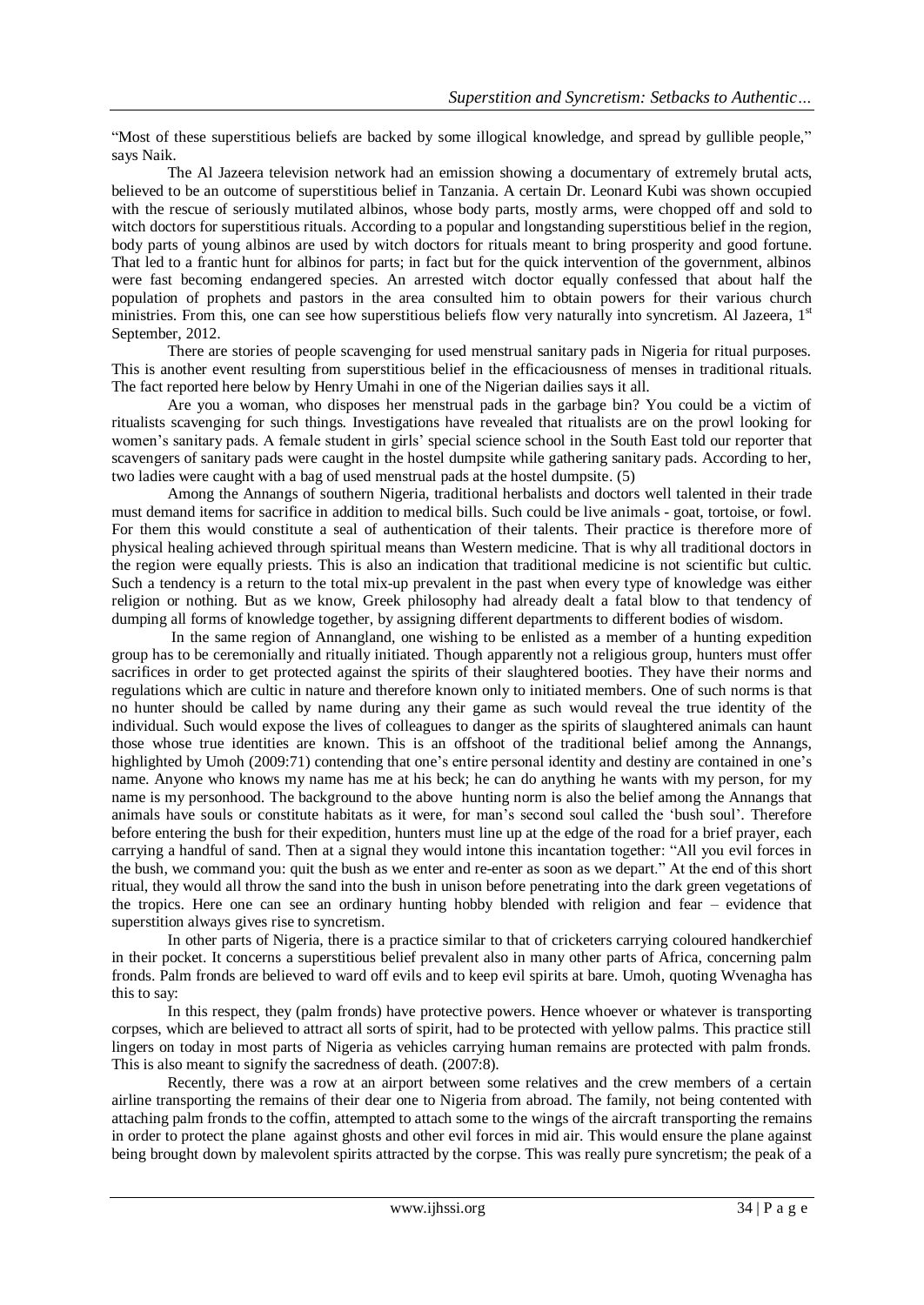crash of two cultures: the scientific and the traditional, pre-scientific and superstitious cultures. The above in effect shows that the superstitious is really a rotten apple in the religious barrel.

#### **IV. SYNCRETISM**

L. Bouyer (614) derives "syncretism" from the Greek etymology *synkratein*, meaning «pouring together». It is like pouring one type of liquid into another; for instance water into wine, and thereby obtaining a totally different substance which is neither purely water nor purely unadulterated or undiluted wine. From this etymological meaning, syncretism designated "a system or rather a tendency of Hellenistic thought which tended to mix and to confuse most diversified cults". It is "a fusion of rituals and doctrines". The concept finds place in almost all modern religions as syncretism is a "blending," a tampering, a mixing together, and a "bringing together of conflicting ideologies into a unity of thought and/or into a cooperating, harmonious social relationship." Angeles (286).

The word syncretism is used to refer to the practice of harmonizing two or more distinct sets of beliefs to create an entirely new one. Syncretism normally refers to merging beliefs of two or more religious systems in order to come up with a new one, which sometimes demonstrates the traits of the systems involved. This may also include the fusion of two contradictory schools of thought. From the sociological point of view, syncretism is necessary for the smooth functioning of a society with different backgrounds, as its absence can disturb the balance of such a society. The fact that this concept can bring together two contradictory thoughts may sound confusing and rightly so. However, that is a fact.

Syncretism is predominant when it comes to religions and cultures. As far as religion is concerned, it is a well-known fact that most of the modern religions evolved from various ancients beliefs; hence the tendency to carry-over and blend with the former creedal milieu. From the religious perspective then, it is in this blending that is found the adulterating character of syncretism. This makes syncretism an inauthentic tenet gotten by combining bits of various creeds, ideologies and views – even contradictory ones – resulting in a formulation of a doctrine that is completely new and sometimes unidentifiable with any of its original stuffs. Such an espousing is far beyond the scope and in fact a deviation from the target of enculturation, which for African Christians involves embracing the Christian message in an African manner. (Umoh 2012:5)

The scenario quoted here below by Ejizu from Albert K. Obiefuna about the Igbos of Nigeria, converted to Catholicism, can conveniently be applied to most sub-Saharan African converts. According to Obiefuna, there is no gainsaying the giant strides made by Christianity in Africa. But most of these Christians are indulged in beliefs which are tainted with superstitions and syncretism.

Thousands come to our churches. Our cathedrals and chapels are filled to capacity every Sunday and during important celebrations like harvest and bazaars. A lot of people also make huge donations for the upkeep of the church. Still many also avail themselves of the Sacraments…. But often, there are reports that practicing Christians are equally idol worshippers. They swear on idols, erect hidden shrines in their homes. They hide fetishes in their shades in the market stalls and in their workshops. "Catechists, Seminarians on apostolic work in the towns and villages are stunned at the degree of idol worship and superstitious practices that still exist among a people that are mostly baptized Catholics."

In turn, Ehusani has also this all-important contribution to make, namely that Christian faith in Africa has suffered a terrible ambivalence in the hand of syncretism. This is because the external religious observances of Christians do not match the disparate deeply rooted traditional beliefs of typical Africans.

Majority of African Christians live ambivalent spiritual lives; with an exterior allegiance to the God of Jesus Christ, but with an interior and perhaps a more profound allegiance to the God of their forbears who has refused to give way to the new God. There is a wide gap, a split, or is it a dislocation, of many Africans recently converted to Christianity, and this phenomenon cries out for attention. So soon after the "implanting" of Christianity in Africa, and just as the foreign missionaries are arriving home and congratulating themselves on the success of their proselytizing missions, "the love of many has gone cold." (159).

Ejizu in his turn decries this degradation in Christian values among Africans resulting from syncretism. He observes that at every retreat, Catholics (Christians) bring out from their homes fetishes and charms of all types. According to him, idol worship, superstitious practices, fear of witchcraft, charms, and all sorts of vain observances are realities prevalent among our Catholics. This in effect attests beyond doubt to the fact that the indigenous religions remain very much the living faith of many African converts. They are mixed with newly embraced faiths. As a former missionary to West Africa, Lee Hegeman affirms, only one out of ten self-named Christians in this region practices true Christianity. Syncretism is therefore well imbedded in Africa. Hence Umoh (2012a) affirms: "Our religious inclination in this country is very syncretistic." (90).

Some people call it syncretism, but it may be more like dual religious allegiance, where Christianity is practiced in the daytime and occult [practice] is done at night. Many of the pastors will preach from the pulpit that this type of thing is wrong, but secretly take part in it at night. There is the mentality, especially in African Initiated Churches, where the prosperity gospel is preached, that you do what you"ve got to do to get ahead. You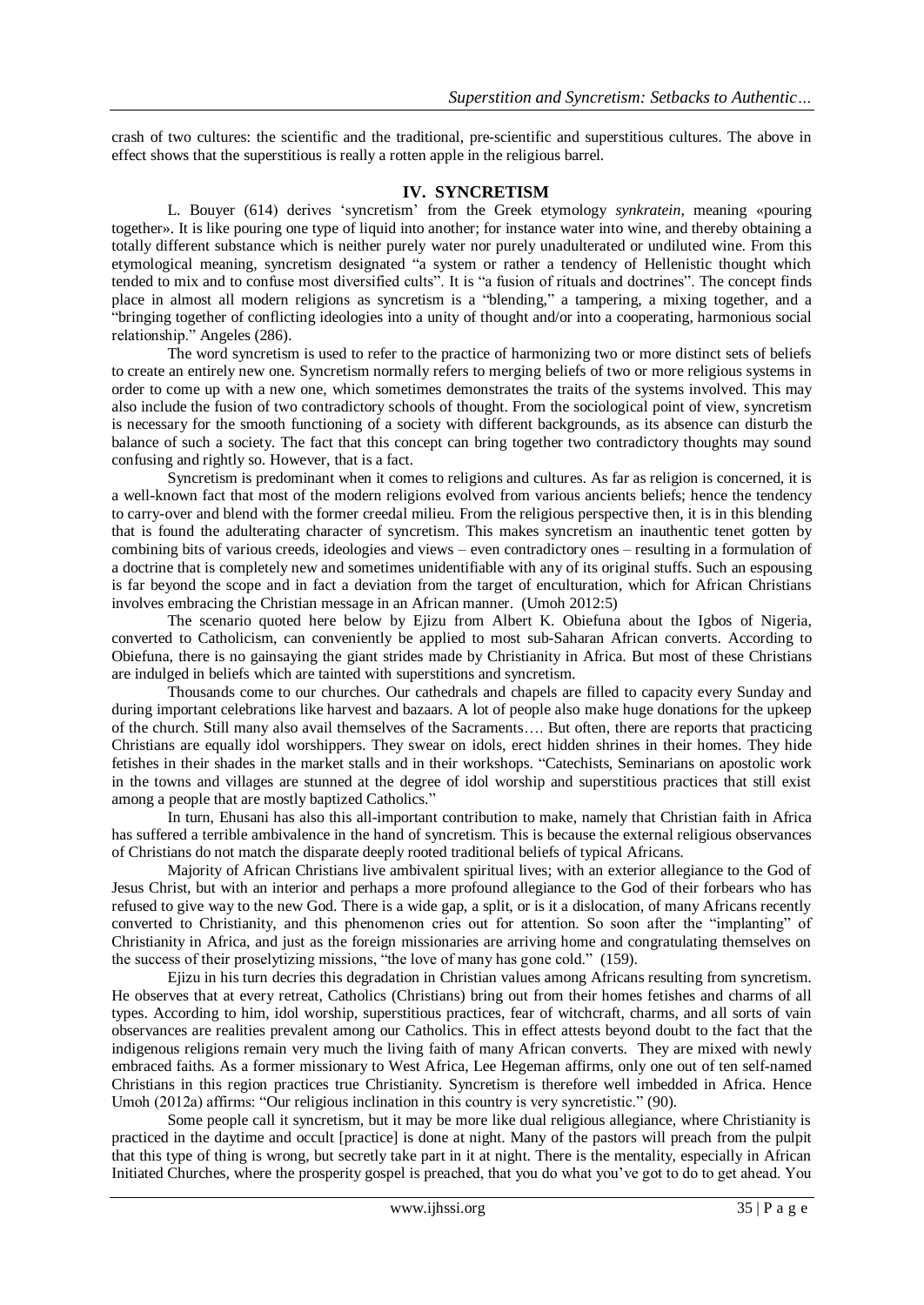rely on the powers available to you. You are hopeful that Christ will help, but when he can"t come through on Sunday, you may take out a different insurance policy at night."

frjody.com/tag/superstition

This new type of "insurance policy" amounting to syncretism is very rampant nowadays and very much behind the story below. Not long ago, Aloysius Attah, reported that a self-proclaimed prophet in Nsukka Local Government Area of Enugu State, Nigeria was pulling the crowd to his newly founded church. His immense achievements were attributed to superstition and syncretism*.* He held vigils practically every night and people overcrowded his centre because of "mind-blowing testimonies" from those who had visited him previously. To attract new followers and to keep old ones, the prophet had to blend rites, rituals and symbols from several sources: many the mainline churches, sects and traditional religions. He used some religious items that his neophytes were familiar with in their former respective churches: such as oils, incense, crucifix, and of course the bible. He adapted his prayers, and rituals to suit as many participants as possible in his arena.

Things assumed a dangerous dimension when the prophet allegedly applied some Catholic doctrines in his prayers apparently to attract more people. He began his prayers with the sign of the cross, while the rosary was also said in every gathering. However, the style of his vision brought confusion among people, enthroning rancour, and mutual suspicion. People began to see their brothers as the source of their problems, while some who visited the prophet insisted that the names of their enemies should be revealed to them. [Ik-Priests-](http://36ohk6dgmcd1n-c.c.yom.mail.yahoo.net/om/api/1.0/openmail.app.invoke/36ohk6dgmcd1n/11/1.0.35/uk/en-GB/view.html/0)[Forum@yahoogroups.com](http://36ohk6dgmcd1n-c.c.yom.mail.yahoo.net/om/api/1.0/openmail.app.invoke/36ohk6dgmcd1n/11/1.0.35/uk/en-GB/view.html/0) (2011).

From the above, syncretism cannot but be evident and I am persuaded to agree with Nnamani (2003) that "All the separatist churches – even the African sections of the mission churches – are syncretistic. All their Christian ideas are edited by the religious ideas they bring with them from their cultural upbringing." (94). This observation tarries with the following by J. Omoregbe that African religion is still very much a living religion blended with Christianity and Islam by a vast majority on the continent and thereby giving vent to syncretism:

Even among those Africans who have been converted to Christianity or Islam, very many have not really abandoned their indigenous religion completely. In times of difficulties or dire need they go back to their roots – to their indigenous religion. Indeed, very many African Christians and Muslims have continued with the practice of their indigenous religion along with Christianity or Islam as the case may be, which means that their "conversion" from African indigenous Religion to Christianity or Islam was never total. (63)

In this light Umoh insists: "I can confidently affirm that the African type of Christianity is a thorough syncretism, because ideas indiscriminately taken from several sources are forced together and thereby producing strange doctrines, dogmas, philosophies or religion, which are neither traditionally African nor African Christianity." Umoh (2012:14). Ejizu is right in the explanation below:

The reason for the above is not at all far-fetched. As we all are aware, religious conversion is such a complex and fluid issue. This is particularly true in Africa; with the persistence of vital beliefs among many converts to Christianity and the tremendous resilience and adaptability of their indigenous religions, it is extremely difficult to be categorical about the state of religious conversion of the majority of Africans. The astonishing stories of phenomenal achievements of the missionary religions and of heroic lives of faith by numerous converts to Christianity or Islam ought to be taken together with the constant complaints against shallowness of faith, nominal membership, syncretistic practices among a large segment of the population of new converts. [www.afrikaworld.net/afre/conversion.htm](http://www.afrikaworld.net/afre/conversion.htm)

The impact of Western civilization in this regard is not overwhelming, because it has not succeeded to produce pure and authentic African Christians or Muslims totally liberated from the various forms of superstitious beliefs they bring with them into their new faith.

When one sees an African professor of nuclear physics standing naked at a road junction in the midnight and pulling off the head of a living chicken while making some incantations to the evil spirits or when one considers the number of Christians seeking exorcism from numerous healers in modern African communities, one would not need to be told again that science has not succeeded in dealing a fatal blow to the belief in demons. (Nnamani: 88)

In another development I still remember vividly a serious scandal that broke up some years ago in a small village of Inen, in the southern part of Nigeria. It concerned this same phenomenon, syncretism. Much to the surprise of all villagers, an apparently very faithful Christian was caught in the very act of fetching sand from a fresh grave of a young man. The sand was for a ritual currently termed "assignment" in some religious quarters. Various unusual, controversial and often unchristian "assignments" are prescribed to members by some modern charismatic movements not only within the new African initiated churches, but even in some mainline churches. Fetching the red earth from new graves for certain rituals among members of the group is just one of such. The main controversy in the above case was that traditionally anyone found roaming about a new grave was a suspect; his presence there was to celebrate the death of the victim and such was held responsible for the demise. Traditionally, this was a very serious matter for villagers. The cause of the scandal in the above particular case was the fact that the person involved was a practicing Christian. That "assignment" is a very clear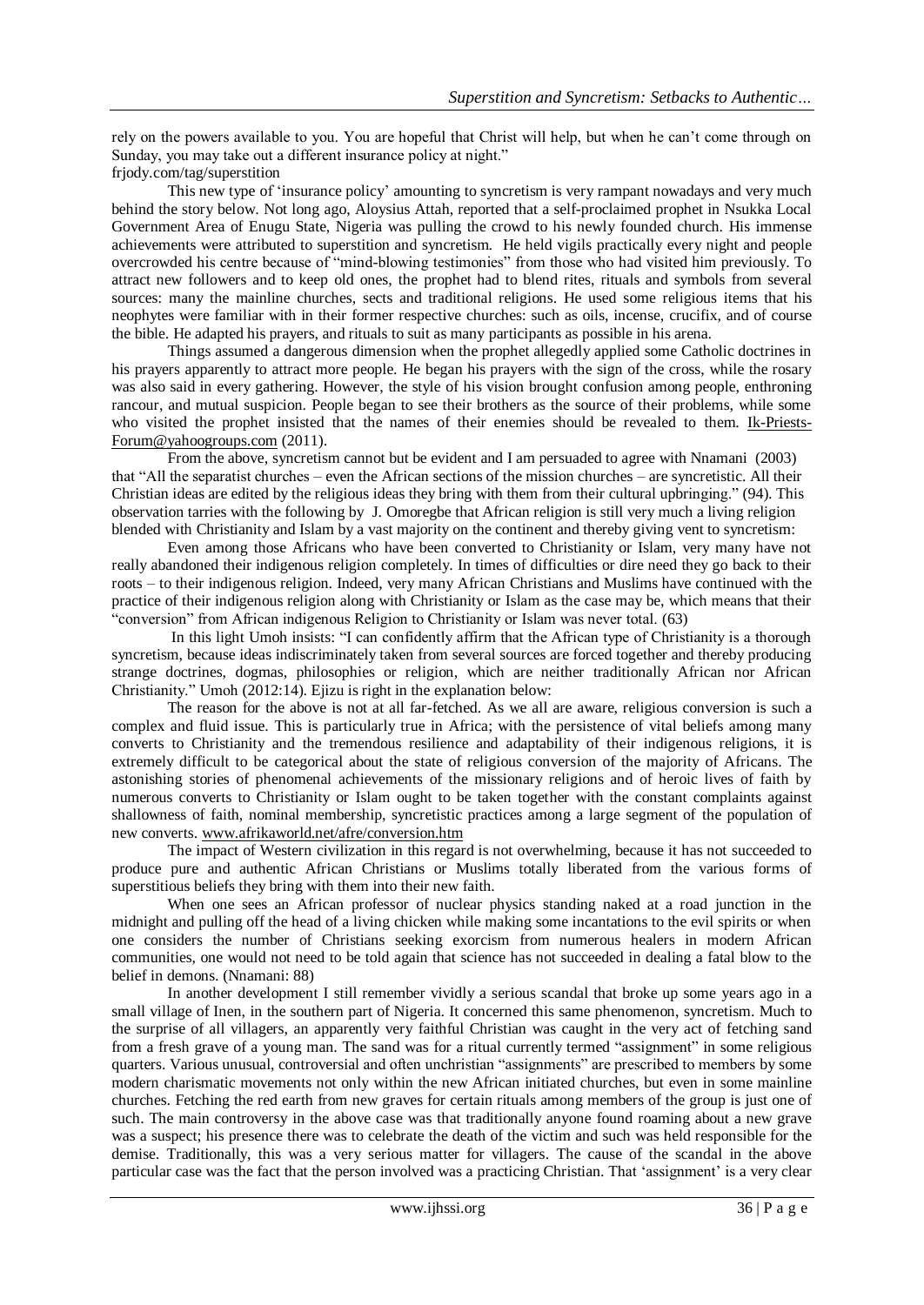case of superstition and syncretism, a confused doctrine cross-pollinating two totally different realms of doctrinal beliefs.

### **V. AFRICAN INITIATED CHURCHES AND PENTECOSTALISM**

Syncretism can be regarded as a religious prostitution. It has found a fertile ground with the current new religious movements and Pentecostals in African Initiated churches. With such movements syncretism is spreading like wild fire throughout the continent. Having detached themselves from the mainline churches, these modern sects have been turned into private businesses by their founders and pastors. With the proliferation, the founders have to cope with challenges, competitions and struggle for customers in the religious world market. They are therefore obliged to advertise their goods befittingly, attempt to outwit other competitors by attracting and keeping as many clients as possible. They scramble for members by all means; that is by preaching only what they would want to hear. Concerning this last, the most often referred to is miracles in connection with wealth, health, power, material well being, including success in marriage, long life, prosperity, breaking of agelong curses and family woes, destruction of one"s enemies, especially witches. These days, no mention is ever made of heaven and hell. Heaven is either materially here or nowhere.

The proliferation of new religious movements, sects and independent churches in Africa in general and Nigeria in particular is a fact that cannot escape the notice of any newcomer to the continent. In Nigeria for example, everywhere is converted to a makeshift place of worship.

In the little town of Abak in Akwa Ibom State, for example, there are several hundreds of them (sects). Although the population of the area is not more than 6ooo inhabitants yet the town could rightly be referred to as the seed bed or harbinger of all types of erratic religious movements. Literally, all the classrooms in primary schools, open spaces in the filing stations, some lockup stores, public buildings, bus stops, mechanic shades, drinking parlours and, in some cases, even parlours or rooms of private houses, etc have been turned into churches, especially on Sundays. Udoette, (36)

The peculiar way in which these New Religious Movements contribute to superstition and syncretism is fascinating. Motivating factors resulting in the proliferation of New Religious Movements and subsequently in the increase in syncretism are multifarious. However, the one that concerns our paper most is the failure by missionaries of the orthodox mainstream churches to meet the spiritual needs of Africans within their cultural context and ambient. The early Christian missionaries never took African cosmology and world view into consideration while evangelizing. Here I totally agree with Kofi Appiah-Kubi (1991:148) that the impact of Christian faith in Africa should be received with mixed feelings. This is because on the one hand Christianity has opened up the continent to the rest of the world in terms of Western education and civilization. But on the other, the innovation was brought into the continent with no regard for the African world view and custom. Innovators considered Africa a *tabula rasa* - a blank slate – on which just anything could be documented. The outcome was disastrous: poor quality of Christian discipleship and widespread crises of commitment among peoples. Further consequences reveal that the innovators hatched out half-baked Christians who are neither truly the foreign Christians according to their predetermined scheme nor totally their former African pagans, as they were usually called. This last says it all about the agony of the black African continent. It is "the agony of constantly being described by visitors in our land as being an incurably religious people and yet as pagans." Kofi Appiah Kubi, (167). Hence there is need for proper enculturation, poignantly described here by Udoette as:

…a serious search on the part of Africans to accept Christianity and at the same time maintain their identity as Africans… the need to attain to spiritual fulfillment without having to become white men....an attempt to strip Christianity of its foreign cloak and make it meaningful and fulfilling to African in their sociocultural milieu. This means that Africans are not at home with any kind of Christianity that does not come to grip with African life and problems. Udoette (38)

It is in attempting to make for this necessity that the mushroom churches, as they are sometimes called, go beyond the search for cultural identity or enculturation to adulterate the very essence of the Christian message by embellishing it with superstitious and syncretistic doctrines. This is done in a bit to attract clients. It must be borne in mind that most of the founders of these movements broke off from the mainstream Christian churches to establish their own. They deserted for several reasons. At times it was due to some disagreement in matters of doctrines, leadership or finance. This last, the economic reason, seems to constitute the main reason for the endless proliferation of nascent Christian churches in Africa. This is because most of the New Religious Movements have been established for purely economic reasons. This is implied in this remark by Udoette: "Many Nigerians have come to see religion as a means of making profit and getting rich quickly. Attendant upon this development is the wide range of deceits and falsehood that self-made and self-acclaimed pastors sell out to the religiously scrupulous Nigerians." (38). Precisely this is what Obiora means in the lines below:

Along the line of the soul-winning mission cum supremacy struggle, the issues have gone beyond the urge to spread pure faith. Political and socio-economic considerations have all too frequently been the major reasons for the churches proliferation that have received religious colouration in order to bring them to the fore.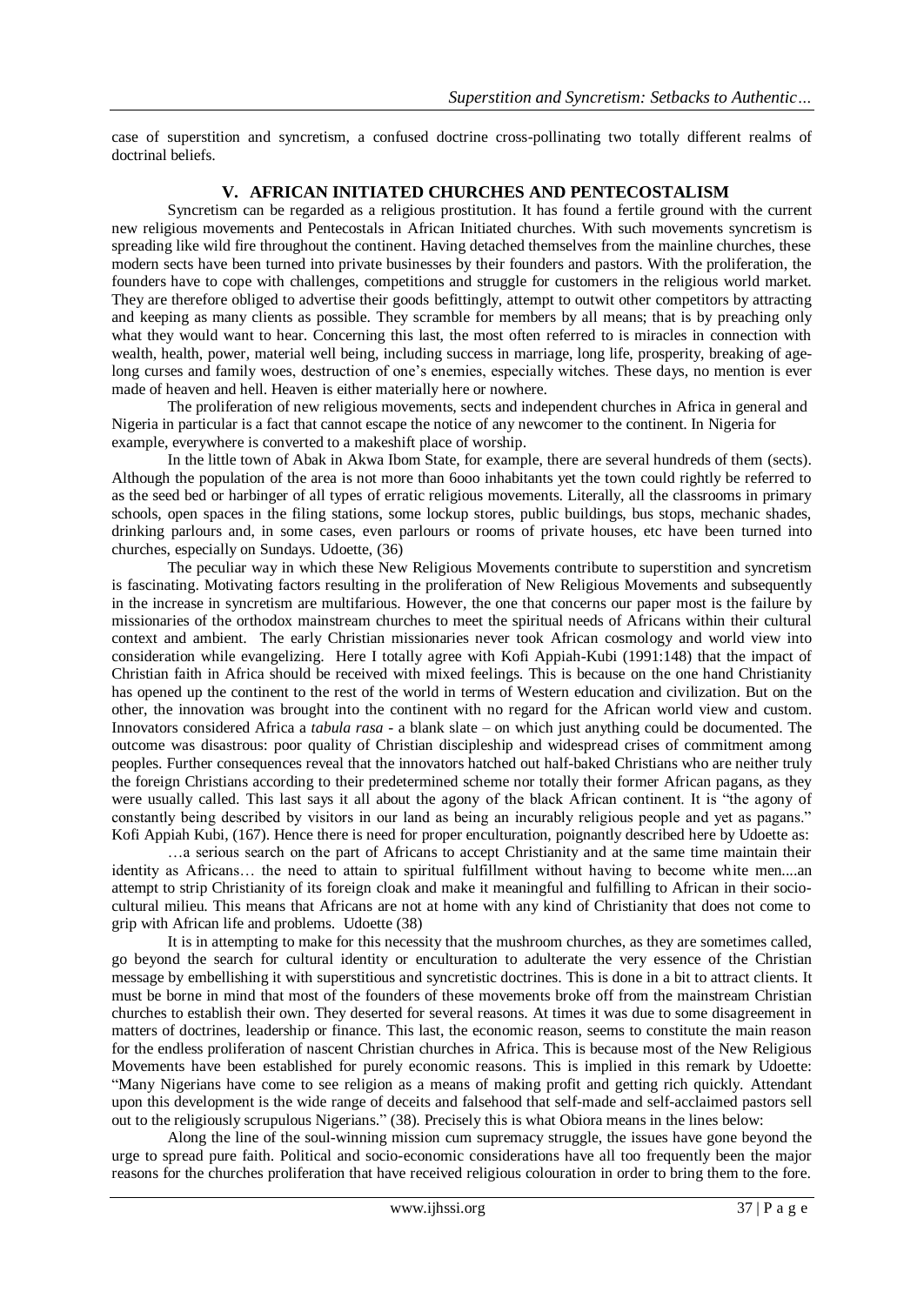They do these, because, they believe their last hope is in religion, not in hope of salvation, heaven or hell, but the hope of acquiring material wealth by capitalising on the "crass ignorance" of the people. Obiora (1).

These new era preachers adopt many strategies and tactics to outwit their rivals. They excite, attract and draw their clientele mainly from among the youth and the middle-aged, both employed and unemployed; for the unemployed to help them secure employment in Jesus" name and for the employed to enable them to find promotion in Jesus" mighty name – all these in materialistic terms. This is syncretism tainting the message of the gospel with materialism. The founders/leaders are usually charismatic individuals, literate, and often loud and flamboyant in their life-style. They adopt very modem methods of preaching employing electronic gadgets and modern music. Their overall bearing in life is generally Western-oriented. Some of them employ all kinds of modem means of promotional advertisement to propagate their message.

With all these, the corruption of the message of Christianity cannot but be obvious; giving way to newly formulated superstitious doctrines to compliment whatever is retained of the original teachings of the mother mainline churches from where they emerged. Or as F. Obiora questions: "Why the multi-fission of churches? Are these churches not bringing out elements that are not in consonance and accordance with the orthodox ones? What new teachings have these new churches?"(7). They certainly make sure they deviate from some teachings of the mainline churches, especially those doctrines that were found burdensome to accept and what their neophytes would really want to hear. No preacher of these nascent churches preaches eternal life.

#### **VI. MATERIALISTIC SALVATION**

One of the negative contributions of the current new religious movements to syncretism and superstition is the purely materialistic gospel preached by their men and women of God. Turning their churches which are already personal property, assets or estates, into commercial entities, founders do their utmost best to advertize their enterprises and goods in the most attractive and flamboyant fashion that today"s world would want to hear. It is in this way that the authentic Christian message is lost sight of, jeopardized, diluted, polluted and blended with things that have absolutely nothing to do with the Christian vocation. As we know, syncretism is a misappropriation, and therefore an adulteration and a dilution of the dogmas, doctrines, decrees, tenets and the creedal system of a particular religion on modifying them for one"s personal motives. In this sense the materialistic salvation and prosperity gospel in vogue today constitute a sharp and remarkable departure from the authenticity of the original creed of the mainline churches.

The above departure from the message of salvation characterizes the evangelization strategies of modern religious movements and nascent churches. Currently there is uproar about one of the multi-millionaire Nigerian pastors, Mr Oyedepo, dubbed "The Pastorpreneur" who is a popular preacher of the "prosperity gospel". He is not the only Nigerian pastor owning more than two private jets, but of late his prosperity gospel has fast become scandalous. Between 2007 and 2010 he received £794,000 or 73 per cent of the charitable donations paid out by the British Winners" Chapel. This was despite claims in Africa that he is enriching himself at the expense of his devotees." He has a fleet of not less than four expensive aircrafts and his congregants are handed payment slips at every gathering requesting payments by cheque, cash or debit card when they enter London"s Winners" Chapel. [George Arbuthnott,](http://www.dailymail.co.uk/home/search.html?s=&authornamef=George+Arbuthnott) *Daily Mail*, Wednesday, Oct 24 2012.

The reporter (above) saw a payment slip being given to every person entering the church encouraging them to donate money by cheque or cash or to fill in a form with their debit card details. The slip said tithes should be paid separately using a "Kingdom Investment Booklet" and the reporter was informed that payments could also be made by phone. A pastor told the worshippers: "You shall be financially promoted after this service in Jesus' name if you are ready to honour the Lord therefore with all your givings, tithes, your offerings, your kingdom investment, your sacrifices. Congregants were told to fill in their slips and hold them above their heads while the donations were blessed.

The above is, to say the least, the height of syncretism, mixing up the message of the Christian gospel with material wealth and twisting the Christian message to favour personal material gains. This turning of God's kingdom into a-money - gamble venture has become superstitious, especially when judged against the background of authentic Christian message still languishing within the orthodox Christian milieus. The *Sunday Mail* also reports of a video footage of Mr Oyedepo striking a woman across the face and condemning her to hell after she had confessed of being a 'witch for Jesus'. This event is believed to have happened in the Winners" Chapel Super church in Nigeria. In May 2012, the pastor was sued for ₤800,000 over the alleged assault. This is the type of shepherds we have today and condemned by Cardinal Anthony Okogie of Lagos Archdiocese, for placing materialism over and above the Christian message. Among Mr Oyedepo"s fleet of aircrafts are said to be a Gulfstream 1 and Gulfstream 4 private jets. It is also claimed that he and his wife, Faith, travel in expensive Jeeps, flanked by convoys of siren-blaring vehicles. He is the senior pastor of Faith Tabernacle: a 50,000-seat auditorium in Lagos Nigeria, reputed to be the largest church in the world, and runs a publishing company that distributes books carrying his message across the world. His other business interests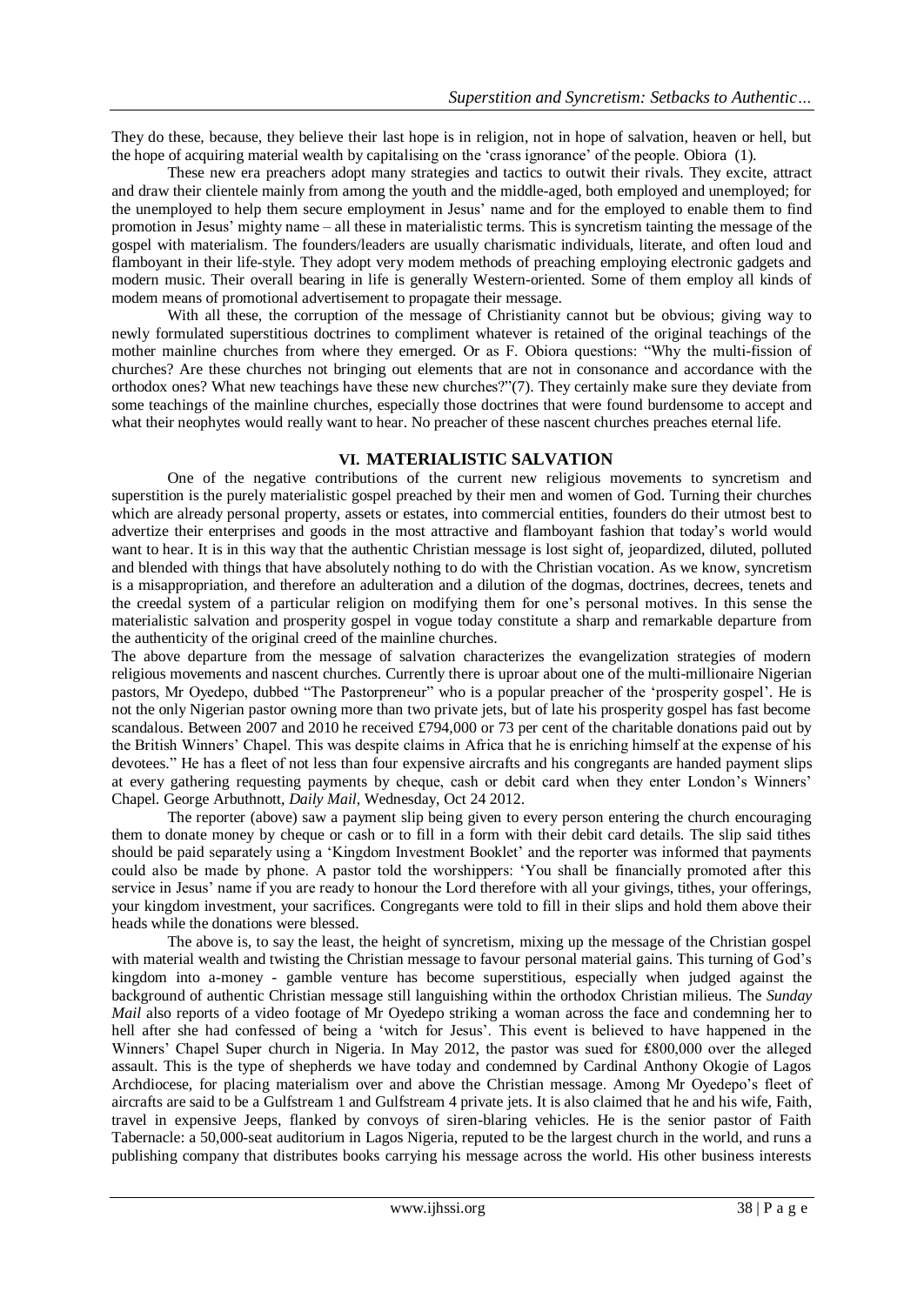span manufacturing, petrol stations, bakeries, water purification factories, recruitment, a university, restaurants, supermarkets and real estate. The latest addition is a commercial airline named Dominion Airlines.

[http://www.dailymail.co.uk/news/article-2220833/Laughing-private-jet--93m-pastor-accused](http://www.dailymail.co.uk/news/article-2220833/Laughing-private-jet--93m-pastor-accused-exploiting-British-worshippers.html#ixzz2AEP4eI9P)[exploiting-British-worshippers.html#ixzz2AEP4eI9P](http://www.dailymail.co.uk/news/article-2220833/Laughing-private-jet--93m-pastor-accused-exploiting-British-worshippers.html#ixzz2AEP4eI9P)

Apart from Pastor Oyedepo, there are some other multi-millionaire pastors preoccupied with the personal wealth gospels in Nigeria. "Many other Nigerian pastors are similarly building multi-million dollar empires from their churches. Today, pastors fly around in private jets, drive fancy cars like Daimlers, Porsches and BMWs, don Rolexes and Patek Phillipes, and own breathtaking mansions all over the world."

"Nigeria"s Five Richest Pastors" http//news2.onlinenigeria.com

#### **VII. CONCLUDING EVALUATION**

A brief tour of our topic has been accomplished. We have come to grip with the various nuances of superstition and syncretism and their menace to authentic Christian practice in Africa. We have touched on their origin in traditional beliefs and in the mainline churches. We have equally met the contributions made by the New Religious Movement towards superstition and syncretism, especially as regards their materialistic gospel. All these and a lot more have constituted a terrible baton in the wheels of authentic Christian practice.

The magnitude of the success of this devastation lies with the socio-economic backwardness of most Africans. These vulnerable creatures become exploited in the very process of searching for the miracles of better material wellbeing and improved living conditions. As well observed by M. Bassey in Ukpong (2008): "This movement (Pentecostalism) especially, in the Nigerian context, is shown to have appealed to people"s sense of insecurity, anguish and fear caused by crisis of values and identity in contemporary society and the concomitant ruthless struggle for survival." (vii). The setup is so confusing that everybody, both the exploiters and the exploited have lost sight of the true message of the gospel. In today"s churches, nobody thinks or talks about heaven. The entire Christian message today is on material success and security. The gospel message has become entirely mundane. But alas the spiritual was the core of the message of Christ to his early followers and Christians today were to follow suit. Apart from poverty, most Africans are exploited, led astray and become gullible due to ignorance. They appear unwilling to be enlightened about basic facts of life. As Rudolf Okonkwo has correctly decried:

The tragedy of Africa is that it reached the information age without first passing through the industrial age. In matters temporal, Africa got to the modern age without passing through the Enlightenment. That is why some people believe that a child was born holding a mini-Koran in its hand, or that a child came out of the womb holding a cross in its hand. Why mini-Koran? Why a cross? Why something we already know? Why does this kind of phenomenon only happen in societies that wallow in superstition? If it is a message from God, as some believe, why won"t God use the opportunity to send a definitive manual of life? [ikforum@yahoogroups.com](mailto:ikforum@yahoogroups.com)

Thus materialistic salvation preached by new religious movements and the whole spectrum of superstitious beliefs/syncretism highlighted above, violate this text of the book of Deuteronomy about the integrity of God"s word: "Listen Israel: *Add nothing to the commandment and decree that I give you; add nothing, subtract nothing.*" (Deut. 4:1-2; 6-8). The unalloyed message of Christianity has completely lost its purity directly or indirectly to superstition and syncretism. This is because "every word of God proves true; he is a shield to those who take refuge in him. *Do not add to his words, or else he will rebuke you, and you will be found a liar.*" (Prov. 30:5-9). Preachers misappropriate, thwart and distort the essential message of Christianity adapting it for their own material profit. The big question is: where do we go from here?

#### **WORKS CITED AND ENDNOTES**

- [1]. Abhijit Naik (2010)<http://www.buzzle.com/articles/superstitious-beliefs.html> <br>[2]. Angeles P. 1981 Dictionary of Philosophy (New York: Barnes and Noble Bool
- [2]. Angeles P. 1981 *Dictionary of Philosophy* (New York: Barnes and Noble Books).
- [3]. Appiah-Kubi 1991 "Faith, Science and Technology: An African Perspective" in *African Dlemma: A Cry for Life*, Kubi K. et al Eds. Papers presented at Ecumenical Association Third World Theologians (Eatwot) 148 (148-157).
- [4]. [Arbuthnott](http://www.dailymail.co.uk/home/search.html?s=&authornamef=George+Arbuthnott) G. (2012) "Laughing on his private jet the £93m pastor accused of exploiting British worshippers" Daily Mail, Wednesday, 24 October 2012.
- [5]. Attah A. 2012 "Unholy War: Prophet threatens to bomb catechist [Ik-Priests-Forum@yahoogroups.com](mailto:Ik-Priests-Forum@yahoogroups.com)
- [6]. Bouyer L. (1963) *Dictionnaire Théologique* (Tournai: Desclée)
- [7]. Ducat P. and J. Montenot Ed. (2004) *Philosophie, Le Manuel* (Paris: Ellipes Édition marketing S. A. ).
- [8]. Ehusani G. Commitment: "The African Dilemma" *African Dlemma: A Cry for Life*, Kubi K. et al Eds. A collection of papers presented at Ecumenical Association of Third World Theologians (Eatwot) 159-166.
- [9]. Ejizu, C. I. (2012) "Conversion" In African Traditional Religions
- [www.afrikaworld.net/afre/conversion.htm](http://www.afrikaworld.net/afre/conversion.htm)
- [10]. Ejizu, C.I. (1984) "Continuity and Discontinuity in African Traditional Religion, The Case of the Igbo of *Nigeria', Cahier Des Religions Africaines,* (Vol. 8, No. 36, 1984), pp. 197-214.
- [11]. Lewis H. D.<br>[12]. (1959) (
- [12]. (1959) *Our Experience of God* (London: Allen & Unwin). Naik A. (2010) [www.buzzle.com/articles/syncretism-examples.html](http://www.buzzle.com/articles/syncretism-examples.html)